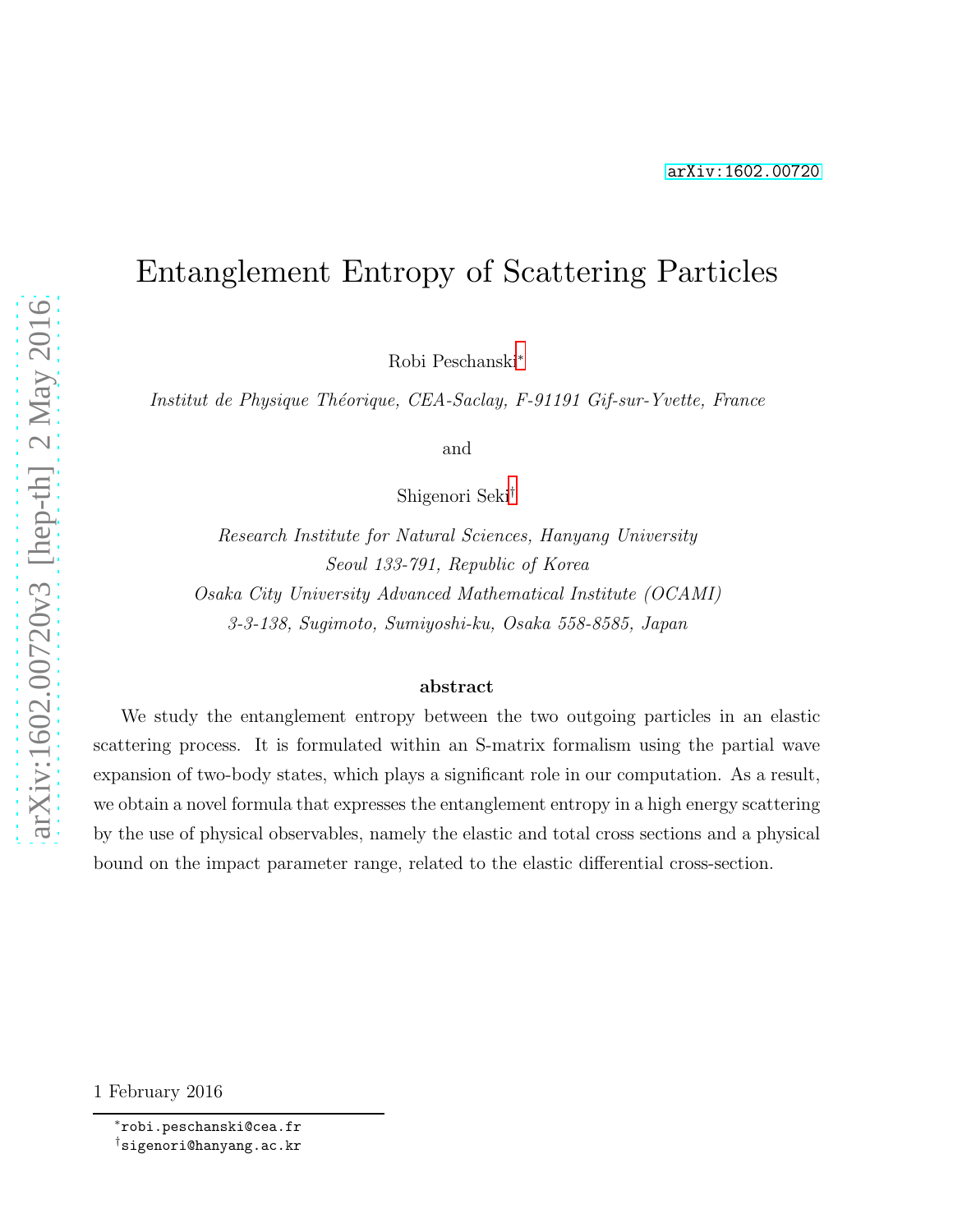#### 1 Introduction

Entanglement is a significant concept which appears in various subjects of quantum physics. The quantum entanglement has been attracting many attentions of theoretical physicists, since remarkable progresses on the entanglement between the systems on two regions were made in quantum field theories [\[1\]](#page-9-0) and holography [\[2\]](#page-9-1) and the intriguing conjecture called  $ER=EPR$  [\[3\]](#page-9-2) was suggested. In the context of the  $ER=EPR$  conjecture, the entanglements between two particles, which are, for example, a pair of accelerating quark and anti-quark [\[4\]](#page-9-3) and a pair of scattering gluons [\[5\]](#page-9-4), have been studied. Then it naturally induces the following primitive question: How does the entanglement entropy of a pair of particles change from an initial state to a final one in an elastic channel of scattering process? It is qualitatively expected that the elastic collision of two initial particles,  $e.g.,$  in a high energy collider, generates some amount of entanglement between the particles in the final state. We are interested in quantifying the entanglement entropy generated by collision.

By just neglecting inelastic channels in weak coupling perturbation [\[6\]](#page-9-5), Ref. [\[7\]](#page-9-6) analyzed such entanglement entropy in a field theory by the use of an  $S$ -matrix.<sup>[‡](#page-1-0)</sup> In this article we exploit the S-matrix formalism further in order for a non-perturbative understanding of the entanglement entropy in a scattering process with taking also an inelastic channel into account. This is especially required in the case of strong interaction scattering at high energy where inelastic multi-particle scattering contributes to a large part of the total crosssection, while elastic scattering is still important. The basic S-matrix formalism of strong interaction, as developed long time ago,  $e.g.,$  in Ref. [\[9,](#page-10-0) [10\]](#page-10-1), allows us to find an approach to scattering processes without referring explicitly to an underlying quantum field theory.

Following Refs. [\[9,](#page-10-0) [10\]](#page-10-1), we consider a scattering process of two incident particles, A and B, whose masses are  $m_A$  and  $m_B$  respectively, in 1+3 dimensions. This process is divided [\[9\]](#page-10-0) into the following two channels:

> "Elastic" channel:  $A + B \rightarrow A + B$ "Inelastic" channel:  $A + B \rightarrow X$

where X stands for any possible states except for the two-particle state,  $A + B$ . We postpone the study extended to a matrix including more varieties of two-particle channels [\[10\]](#page-10-1) to a further publication.

<span id="page-1-0"></span><sup>‡</sup> We quote for completion Ref. [\[8\]](#page-9-7), where the entanglement entropy is discussed in a low energy decay process using different concept and method.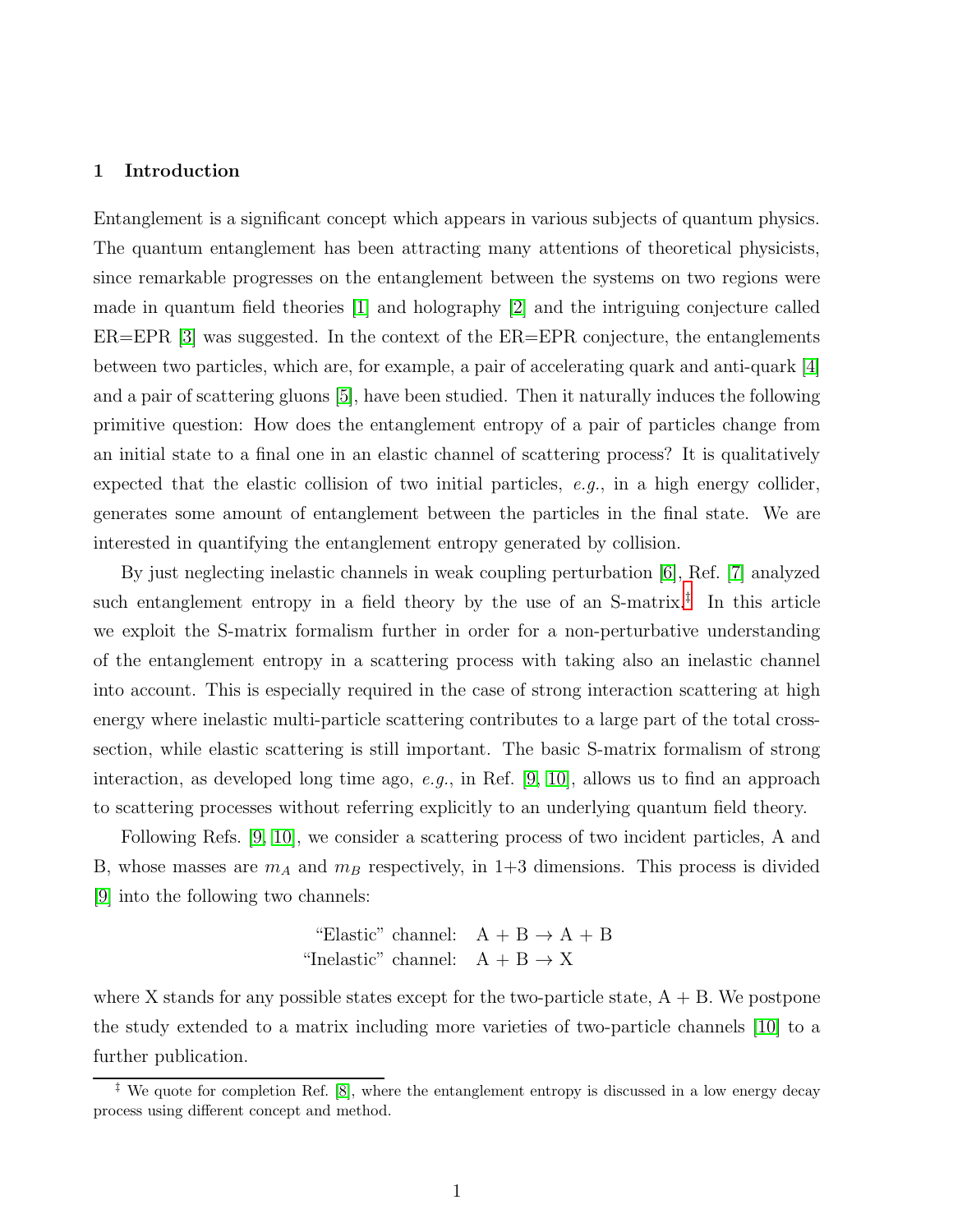The full Hilbert space of states is not usually factorized as  $\mathcal{H}_{full} = \mathcal{H}_A \otimes \mathcal{H}_B \otimes \mathcal{H}_X$ in an interacting system. However the Hilbert space of both the initial and final states is factorizable in the S-matrix formalism, because one considers only asymptotic initial and final states long before and after the interaction. We introduce the S-matrix,  $S$ , for the overall set of initial and final states. Once we fix an initial state  $|in\rangle$ , the final state  $|fin\rangle$  is determined by the S-matrix. In this article we are interested in the entanglement between two outgoing particles,  $A + B$ , in a final state of elastic scattering in the presence of a non-negligible fraction of open inelastic final states. Therefore we additionally introduce a projection operator Q onto the two-particle Hilbert space  $\mathcal{H}_A \otimes \mathcal{H}_B$  from  $\mathcal{H}_{full}$ . Then the final elastic state, in other words, the state of two outgoing particles, is described as  $|\text{fin}\rangle = Q\mathcal{S}|\text{ini}\rangle.$ 

We employ the two-particle Fock space  $\{|\vec{p}\rangle_A\}\otimes\{|\vec{q}\rangle_B\}$  as the Hilbert space  $\mathcal{H}_A\otimes\mathcal{H}_B$ . The two-particle state which consists of particle A with momentum  $\vec{p}$  and B with  $\vec{q}$  is denoted by  $|~\vec{p}, \vec{q}~\rangle = |~\vec{p}~\rangle_A \otimes |~\vec{q}~\rangle_B$ . We define an inner product of the two-particle states in a conventional manner by  $\langle \vec{p}, \vec{q} | \vec{k}, \vec{l} \rangle = 2E_{A\vec{p}} \delta^{(3)}(\vec{p} - \vec{k}) 2E_{B\vec{q}} \delta^{(3)}(\vec{q} - \vec{l})$ , where  $E_{I\vec{p}} = \sqrt{p^2 + m_I^2} (I = A, B)$ and  $p = |\vec{p}|$ .

We shall study the entanglement between the two outgoing particles, A and B. When the density matrix of the final state on  $\mathcal{H}_A \otimes \mathcal{H}_B$  is denoted by  $\rho$ , we define a reduced density matrix as  $\rho_A = \text{tr}_B \rho$ . Then the entanglement entropy is given by  $S_{EE} = -\text{tr}_A \rho_A \ln \rho_A$ . The other way to calculate the entanglement entropy is to use the Rényi entropy,  $S_{RE}(n) = (1 (n)^{-1} \ln \text{tr}_A(\rho_A)^n$ . It leads to the entanglement entropy described as  $S_{\text{EE}} = \lim_{n\to 1} S_{\text{RE}}(n) =$  $-\lim_{n\to 1}\frac{\partial}{\partial n}\operatorname{tr}_A(\rho_A)^n.$ 

#### 2 Partial wave expansion

The partial wave expansion is often useful to analyze a scattering process. Before starting to study the entanglement entropy, let us recall what Refs. [\[9,](#page-10-0) [10\]](#page-10-1) studied.

We adopt a center-of-mass frame. The state of the two particles,  $A + B$ , which have momenta  $\vec{p}$  and  $-\vec{p}$  is denoted by  $|\vec{p}\rangle\rangle := |\vec{p}, -\vec{p}\rangle$ , while the many-particle state of X is denoted by  $|X\rangle$ . Since the complete set of states is given by the orthogonal basis,  $\{|\vec{p}\rangle\rangle, |X\rangle\},\$ one can describe the identity matrix as

$$
\mathbf{1} = \int \frac{d^3 \vec{p}}{2E_{A\vec{p}} 2E_{B\vec{p}} \delta^{(3)}(0)} |\vec{p}\rangle\langle\!\langle \vec{p}| + \int dX \, |X\rangle\langle X| \,. \tag{2.1}
$$

We notice that  $\delta^{(3)}(0)$  comes from  $\langle \vec{k} | \vec{l} \rangle = 2E_{A\vec{k}} 2E_{B\vec{k}} \delta^{(3)}(\vec{k} - \vec{l}) \delta^{(3)}(0)$ , due to our definition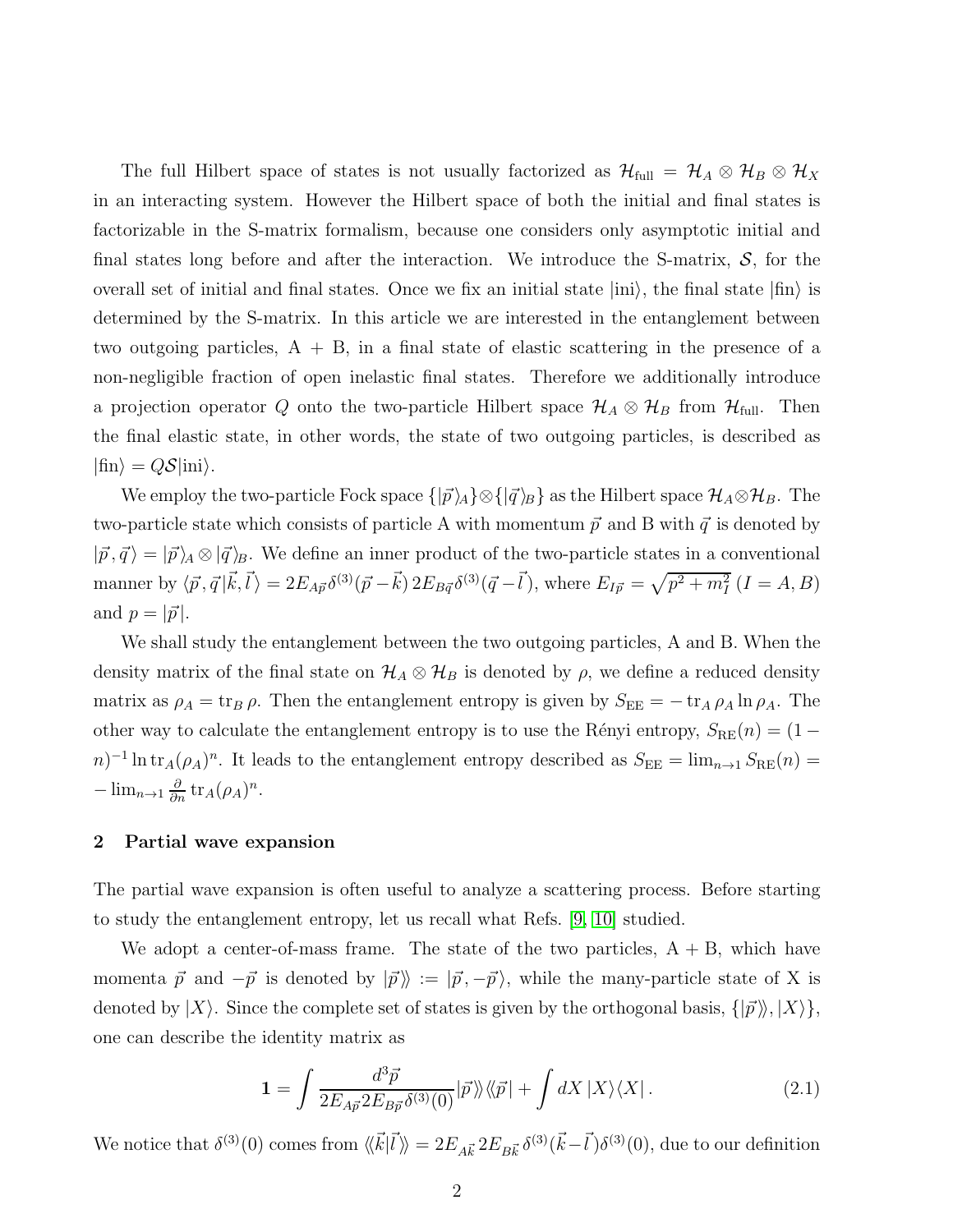of the inner product of states.

One can expand the S-matrix elements in term of partial waves. Let us consider the S-matrix and T-matrix defined by  $S = 1 + 2i\mathcal{T}$ . The unitarity condition is  $S^{\dagger}S = 1$ , which is equivalent to  $i(\mathcal{T}^{\dagger} - \mathcal{T}) = 2\mathcal{T}^{\dagger}\mathcal{T}$ . Extracting the factor of energy-momentum conservation, we describe the T-matrix elements as

$$
\langle\!\langle \vec{p} | \mathcal{T} | \vec{q} \rangle\!\rangle = \delta^{(4)}(P_{\vec{p}} - P_{\vec{q}}) \langle\!\langle \vec{p} | \mathbf{t} | \vec{q} \rangle\!\rangle, \quad \langle\!\langle \vec{p} | \mathcal{T} | X \rangle = \delta^{(4)}(P_{\vec{p}} - P_X) \langle\!\langle \vec{p} | \mathbf{t} | X \rangle. \tag{2.2}
$$

 $P_{\vec{p}}$  and  $P_X$  are the total energy-momenta of  $|\vec{p} \rangle\!\rangle$  and  $|X\rangle$  respectively, which say  $P_{\vec{p}}$  =  $(E_{A\vec{p}} + E_{B\vec{p}}, 0, 0, 0).$ 

One introduces the overlap matrix  $F_{\vec{p}\vec{k}}(k,\cos\theta)$ ,

$$
F_{\vec{p}\vec{k}} = \frac{2\pi k}{E_{A\vec{k}} + E_{B\vec{k}}} \int dX \langle\!\langle \vec{p} | \mathbf{t}^\dagger | X \rangle \delta^{(4)}(P_X - P_{\vec{k}}) \langle X | \mathbf{t} | \vec{k} \rangle\!\rangle, \tag{2.3}
$$

where k and  $\theta$  are defined by  $\vec{p} \cdot \vec{k} = pk \cos \theta$  and  $k = p$ . This matrix implies the contribution of the inelastic channel at the middle of the scattering process. The T-matrix element in the elastic channel and the overlap matrix are decomposed in terms of partial waves,

$$
\frac{\pi k}{E_{A\vec{k}} + E_{B\vec{k}}} \langle \vec{p} | \mathbf{t} | \vec{k} \rangle = \sum_{\ell=0}^{\infty} (2\ell + 1) \tau_{\ell}(k) P_{\ell}(\cos \theta) , \qquad (2.4)
$$

$$
F_{\vec{p}\vec{k}}(k,\cos\theta) = \sum_{\ell=0}^{\infty} (2\ell+1) f_{\ell}(k) P_{\ell}(\cos\theta), \qquad (2.5)
$$

where  $P_{\ell}(\cos \theta)$  are the Legendre polynomials. Then one can rewrite the unitarity condition as

<span id="page-3-1"></span><span id="page-3-0"></span>
$$
\operatorname{Im}\tau_{\ell} = |\tau_{\ell}|^2 + \frac{f_{\ell}}{2}.
$$
\n(2.6)

Using  $s_{\ell} := 1 + 2i\tau_{\ell}$ , which comes from the partial wave expansion of the S-matrix element,

$$
\frac{\pi k}{E_{A\vec{k}} + E_{B\vec{k}}} \langle \langle \vec{p} | \mathbf{s} | \vec{k} \rangle \rangle = \sum_{\ell=0}^{\infty} (2\ell + 1) s_{\ell} P_{\ell}(\cos \theta) , \qquad (2.7)
$$

the unitarity condition is equivalent to  $s_{\ell}^* s_{\ell} = 1 - 2f_{\ell}$ . If there is not an inelastic channel, *i.e.*  $f_{\ell} = 0$ , then the unitarity condition is reduced to  $s_{\ell}^* s_{\ell} = 1$ . A comment in order [\[9,](#page-10-0) [10\]](#page-10-1) is that we can define a pseudo-unitary two-body S-matrix with partial wave components,  $\omega_{\ell}^* \omega_{\ell} = 1$ , by rescaling  $s_{\ell}$  as  $\omega_{\ell} := s_{\ell}/\sqrt{1 - 2f_{\ell}}$ .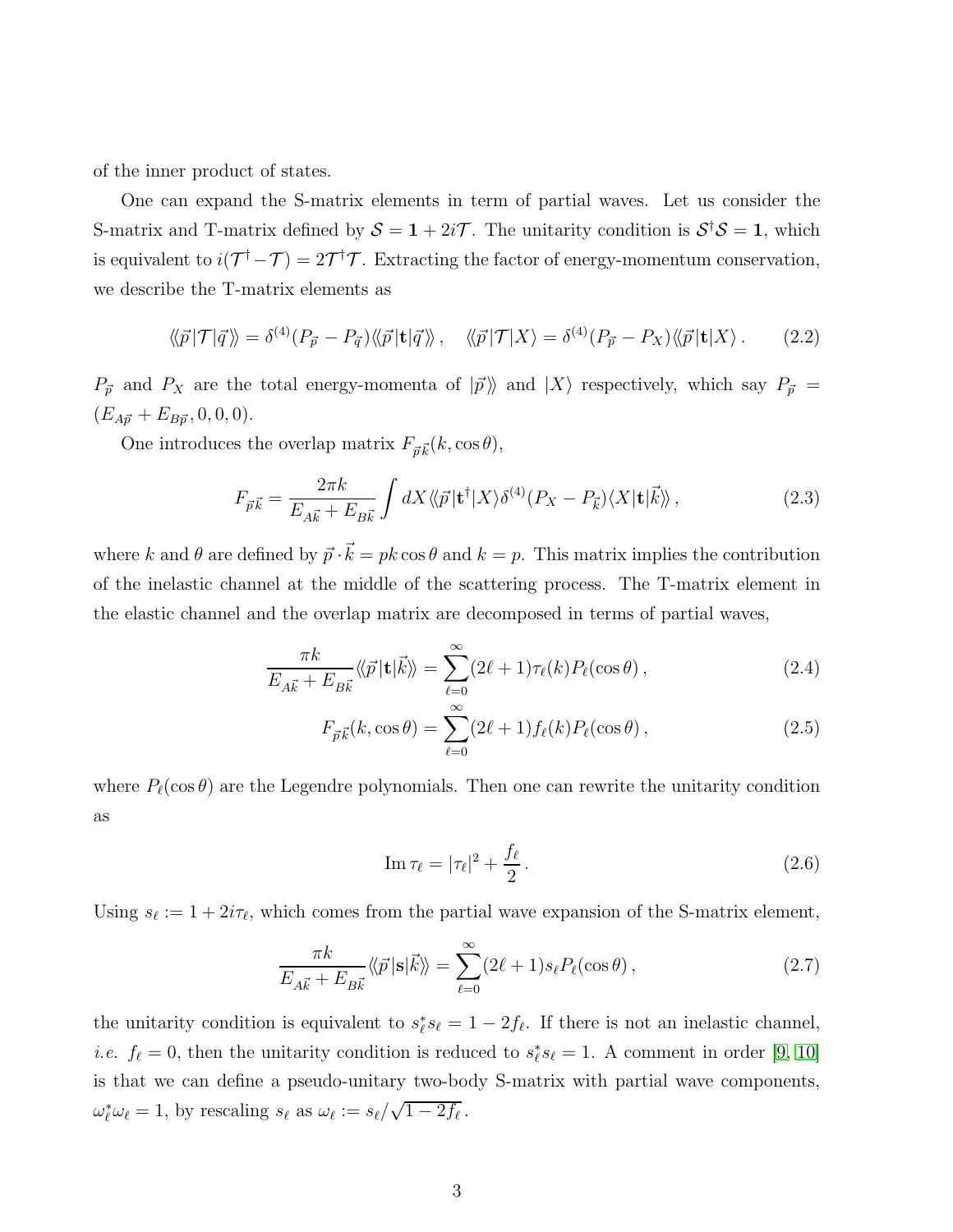The partial wave expansion allows us to depict the integrated elastic cross section, the integrated inelastic cross section and the total cross section as

$$
\sigma_{\rm el} = \frac{4\pi}{k^2} \sum_{\ell=0}^{\infty} (2\ell+1) |\tau_{\ell}|^2, \quad \sigma_{\rm inel} = \frac{2\pi}{k^2} \sum_{\ell=0}^{\infty} (2\ell+1) f_{\ell}, \quad \sigma_{\rm tot} = \frac{4\pi}{k^2} \sum_{\ell=0}^{\infty} (2\ell+1) \operatorname{Im} \tau_{\ell}. \quad (2.8)
$$

The differential elastic cross section is

$$
\frac{d\sigma_{\rm el}}{dt} = \frac{\pi}{k^4} \sum_{\ell,\ell'} (2\ell+1)(2\ell'+1)\tau_{\ell}\tau_{\ell'}^{*} P_{\ell}(\cos\theta) P_{\ell'}(\cos\theta) = \frac{|A|^2}{64\pi s k^2},\tag{2.9}
$$

where  $A(s, t)$  is the scattering amplitude, s and t the Mandelstam variables, and the scattering angle  $\cos \theta = 1 + t/(2k^2)$ .

## 3 Entanglement entropy of two particles

We consider two unentangled particles, A and B, with momenta  $\vec{k}$  and  $\vec{l}$  as incident particles. That is to say, we choose a single state as an initial state;

<span id="page-4-3"></span><span id="page-4-2"></span><span id="page-4-1"></span>
$$
|\text{ini}\rangle = |\vec{k}, \vec{l}\rangle = |\vec{k}\rangle_A \otimes |\vec{l}\rangle_B. \tag{3.1}
$$

Here we have not taken the center-of-mass frame yet. Of course the entanglement entropy of the initial state vanishes. In terms of the S-matrix, the final state of two particles,  $|\text{fin}\rangle = Q\mathcal{S}|\text{ini}\rangle$ , is described as

$$
|\text{fin}\rangle = \left(\int \frac{d^3 \vec{p}}{2E_{A\vec{p}}} \frac{d^3 \vec{q}}{2E_{B\vec{q}}} |\vec{p}, \vec{q}\rangle \langle \vec{p}, \vec{q}| \right) \mathcal{S} |\vec{k}, \vec{l}\rangle. \tag{3.2}
$$

Then we can define the total density matrix of the final state by  $\rho := \mathcal{N}^{-1}|\text{fin}\rangle\langle\text{fin}|$ . The normalisation factor  $\mathcal N$  will be determined later so that  $\rho$  satisfies  $\operatorname{tr}_A \operatorname{tr}_B \rho = 1$ . Tracing out  $\rho$  with respect to the Hilbert space of particle B, we obtain the reduced density matrix,  $\rho_A := \text{tr}_B \rho$ , namely,

$$
\rho_A = \frac{1}{\mathcal{N}} \int \frac{d^3 \vec{p}}{2E_{A\vec{p}}} \frac{d^3 \vec{q}}{2E_{B\vec{q}}} \frac{d^3 \vec{p}'}{2E_{A\vec{p}'}} \left( \langle \vec{p}, \vec{q} | \mathcal{S} | \vec{k}, \vec{l} \rangle \langle \vec{k}, \vec{l} | \mathcal{S}^\dagger | \vec{p}', \vec{q} \rangle \right) |\vec{p}\rangle_{AA} \langle \vec{p}'| \,. \tag{3.3}
$$

Now let us adopt the center-of-mass frame, which leads to  $\vec{k} + \vec{l} = 0$ . Then the initial state is  $|\text{ini}\rangle = |\vec{k}\rangle$ , and the reduced density matrix becomes

<span id="page-4-0"></span>
$$
\rho_A = \frac{1}{\mathcal{N}} \int \frac{d^3 \vec{p}}{2E_{A\vec{p}}} \frac{\delta(0)\delta(p-k)}{4k(E_{A\vec{k}} + E_{B\vec{k}})} |\langle \langle \vec{p} | \mathbf{s} | \vec{k} \rangle \rangle|^2 |\vec{p}\rangle_A \langle \vec{p}| \,, \tag{3.4}
$$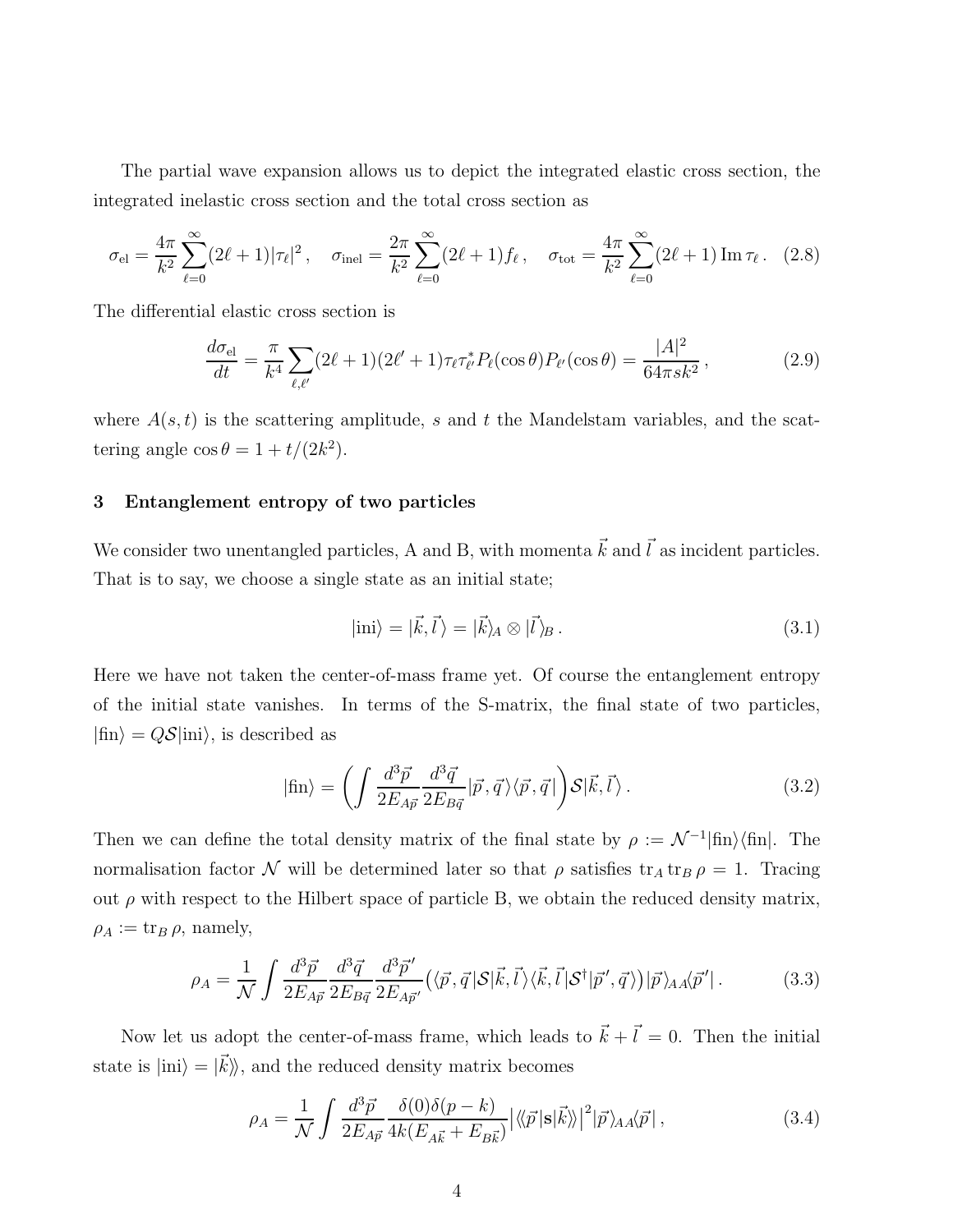where  $s = 1+2it$ , and  $\delta(0)$  stems from the modulus equality of the initial and final particles' momenta. By substituting [\(2.7\)](#page-3-0) into [\(3.4\)](#page-4-0), the normalization condition,  $\text{tr}_A \rho_A = 1$ , fixes  $\mathcal N$ as  $\mathcal{N} = \delta^{(4)}(0) \mathcal{N}'$  with

<span id="page-5-2"></span><span id="page-5-0"></span>
$$
\mathcal{N}' = \frac{E_{A\vec{k}} + E_{B\vec{k}}}{\pi k} \sum_{\ell=0}^{\infty} (2\ell + 1) |s_{\ell}|^2.
$$
 (3.5)

Since  $\text{tr}_A(\rho_A)^n$  straightforwardly provides us the Rényi and entanglement entropy, we calculate

$$
\text{tr}_A(\rho_A)^n = \int_{-1}^1 d\zeta \, \mathcal{P}(\zeta) G^{n-1}(\zeta) \,, \quad (\zeta := \cos \theta) \tag{3.6}
$$

$$
\mathcal{P}(\zeta) = \frac{1}{2} \frac{\left| \sum_{\ell} (2\ell + 1) s_{\ell} P_{\ell}(\zeta) \right|^{2}}{\sum_{\ell} (2\ell + 1) |s_{\ell}|^{2}}, \quad G(\zeta) = \frac{\left| \sum_{\ell} (2\ell + 1) s_{\ell} P_{\ell}(\zeta) \right|^{2}}{\sum_{\ell} (2\ell + 1) \cdot \sum_{\ell} (2\ell + 1) |s_{\ell}|^{2}}, \quad (3.7)
$$

where we used the three-dimensional Dirac delta function in spherical coordinates with azimuthal symmetry,  $\delta^{(3)}(\vec{p} - \vec{k}) = (4\pi k^2)^{-1} \delta(p - k) \sum_{\ell} (2\ell + 1) P_{\ell}(\cos \theta)$ , and the partial wave expansion of a delta function,  $2\delta(1-\cos\theta) = \sum_{\ell}(2\ell+1)P_{\ell}(\cos\theta)$ . Due to  $s_{\ell} = 1 + 2i\tau_{\ell}$ and the unitarity condition [\(2.6\)](#page-3-1), one can rewrite  $\mathcal{P}(\zeta)$  in Eqs. [\(3.7\)](#page-5-0) as

$$
\mathcal{P}(\zeta) = \delta(1-\zeta)\frac{V - 4\sum_{\ell}(2\ell+1)\operatorname{Im}\tau_{\ell}}{V - 2\sum_{\ell}(2\ell+1)f_{\ell}} + \frac{2|\sum_{\ell}(2\ell+1)\tau_{\ell}P_{\ell}(\zeta)|^2}{V - 2\sum_{\ell}(2\ell+1)f_{\ell}},
$$
(3.8)

where  $V := \sum_{\ell} (2\ell + 1)$ . Here  $\sum_{\ell} (2\ell + 1) \operatorname{Im} \tau_{\ell}$ ,  $\sum_{\ell} (2\ell + 1) f_{\ell}$  and  $|\sum_{\ell} (2\ell + 1) \tau_{\ell} P_{\ell}(\zeta)|^2$ correspond to physical observables and thus are necessarily finite, while the infinite sum V diverges. Therefore Eq. [\(3.8\)](#page-5-1) leads to  $\mathcal{P}(\zeta) = \delta(1-\zeta)$ . Then one can easily proceed the integration in [\(3.6\)](#page-5-2) and gets finally

$$
\operatorname{tr}_A(\rho_A)^n = K^{n-1},\tag{3.9}
$$

<span id="page-5-4"></span><span id="page-5-3"></span><span id="page-5-1"></span>
$$
K := G(1) = \frac{\left|\sum_{\ell} (2\ell + 1)s_{\ell}\right|^{2}}{\sum_{\ell} (2\ell + 1) \cdot \sum_{\ell} (2\ell + 1)|s_{\ell}|^{2}}.
$$
\n(3.10)

Obviously Eq. [\(3.9\)](#page-5-3) for  $n = 1$  correctly reproduces the normalization condition,  $\text{tr}_A \rho_A = 1$ .

From Eq. [\(3.9\)](#page-5-3) the Rényi entropy is  $S_{\text{RE}} = -\ln K$  and equal to the entanglement entropy,

<span id="page-5-5"></span>
$$
S_{\rm EE} = -\lim_{n \to 1} \frac{\partial}{\partial n} \operatorname{tr}_A(\rho_A)^n = -\ln K. \tag{3.11}
$$

Using a Cauchy-Schwarz inequality applied to [\(3.10\)](#page-5-4), K satisfies  $0 \leq K \leq 1$ , that is to say, the entanglement entropy  $S_{\text{EE}}$  is equal to zero or positive.

When there is no interaction,  $s_{\ell}$  is equal to one for all  $\ell$  and  $K$  becomes one, that is to say, the entanglement entropy  $S_{\text{EE}}$  vanishes. This is natural, because the final state is same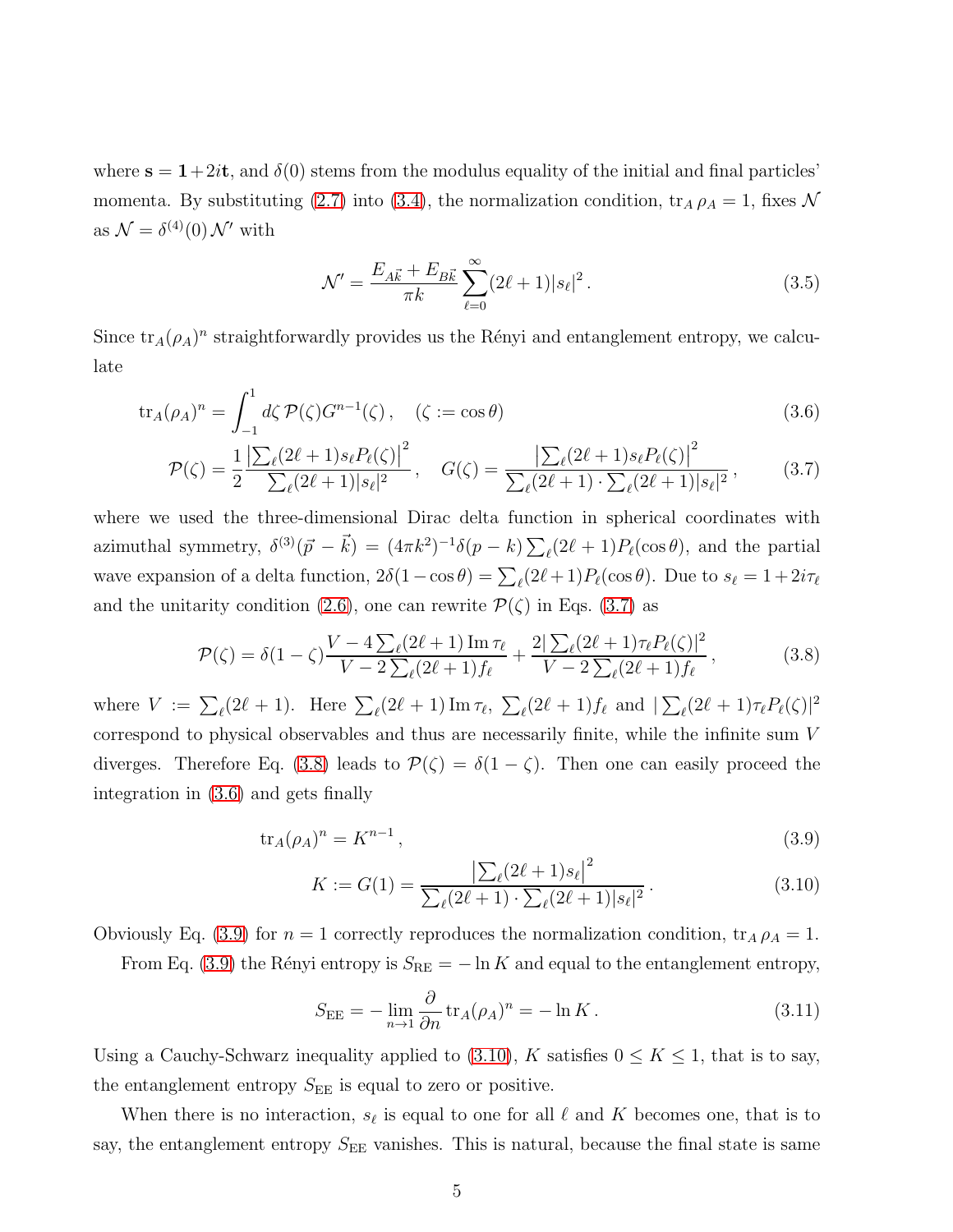as the initial state without interaction and the initial state [\(3.1\)](#page-4-1) is not entangled. On the other hand, if the system has interaction, the entanglement entropy is expected to increase in scattering processes.

We have a comment on the elastic case without the inelastic channel, *i.e.*,  $f_{\ell} = 0$  for all l. In this case, one has  $s_{\ell} = \exp(2i\delta_{\ell})$ , where  $\delta_{\ell}$  are the phase shifts. Hence one obtains the expression of Eq. [\(3.10\)](#page-5-4) in terms of the phase shifts,  $K = V^{-2}(|\sum_{\ell} (2\ell + 1) \cos 2\delta_{\ell}|^2 +$  $|\sum_{\ell} (2\ell+1) \sin 2\delta_{\ell}|^2$ .

Let us rewrite Eq. [\(3.10\)](#page-5-4) in terms of  $\tau_{\ell}$  and  $f_{\ell}$  as

<span id="page-6-2"></span>
$$
K = 1 - \frac{4\sum_{\ell} (2\ell + 1)|\tau_{\ell}|^2 - \frac{4}{V}|\sum_{\ell} (2\ell + 1)\tau_{\ell}|^2}{V - 2\sum_{\ell} (2\ell + 1)f_{\ell}}.
$$
\n(3.12)

Formally the full Hilbert space extends over all partial waves, and thus one has  $V =$  $\sum_{\ell=0}^{\infty} (2\ell+1) = \infty$ . It causes  $K = 1$ , in other words, the entanglement entropy vanishes. However, in physical elastic processes, the Hilbert space is essentially limited by energy-momentum conservation, so that the physical Hilbert space provides a meaningful entanglement entropy as we shall see further.

Since the partial wave expansions of the integrated elastic cross section, the integrated inelastic cross section, the total cross section and the differential cross section are shown in Eqs.  $(2.8)$  and  $(2.9)$ , K can be described in terms of these physical observables as

<span id="page-6-1"></span>
$$
K = 1 - \frac{\sigma_{\rm el} - \frac{4k^2}{V} \frac{d\sigma_{\rm el}}{dt} \Big|_{t=0}}{\frac{\pi V}{k^2} - \sigma_{\rm inel}}.
$$
\n(3.13)

By a power expansion of  $S_{\text{EE}}$  with respect to  $V^{-1} \ll 1$ , we obtain  $S_{\text{EE}} = (k^2/\pi)\sigma_{\text{el}}V^{-1}$  +  $\mathcal{O}(V^{-2})$ . The leading term is proportional to the elastic cross section, and this is consistent with the result in Ref. [\[7\]](#page-9-6), which calculated the entanglement entropy of two outgoing particles in the field theories in weak coupling perturbation.

## 4 Physical Hilbert space

In an actual scattering process at a given momentum  $k$ , too high angular momentum modes are strongly depleted and negligible in the elastic scattering amplitude. In a semi-classical picture using the impact parameter  $b = \ell/k$  representation, the limitation can be depicted as a maximal sizable value  $b/2 \leq R$ , where R is interpreted as the mean of incident particle effective radii. In this context the largest relevant angular momentum  $\ell_{\text{max}}$  is

<span id="page-6-0"></span>
$$
\ell_{\text{max}} \sim 2kR. \tag{4.1}
$$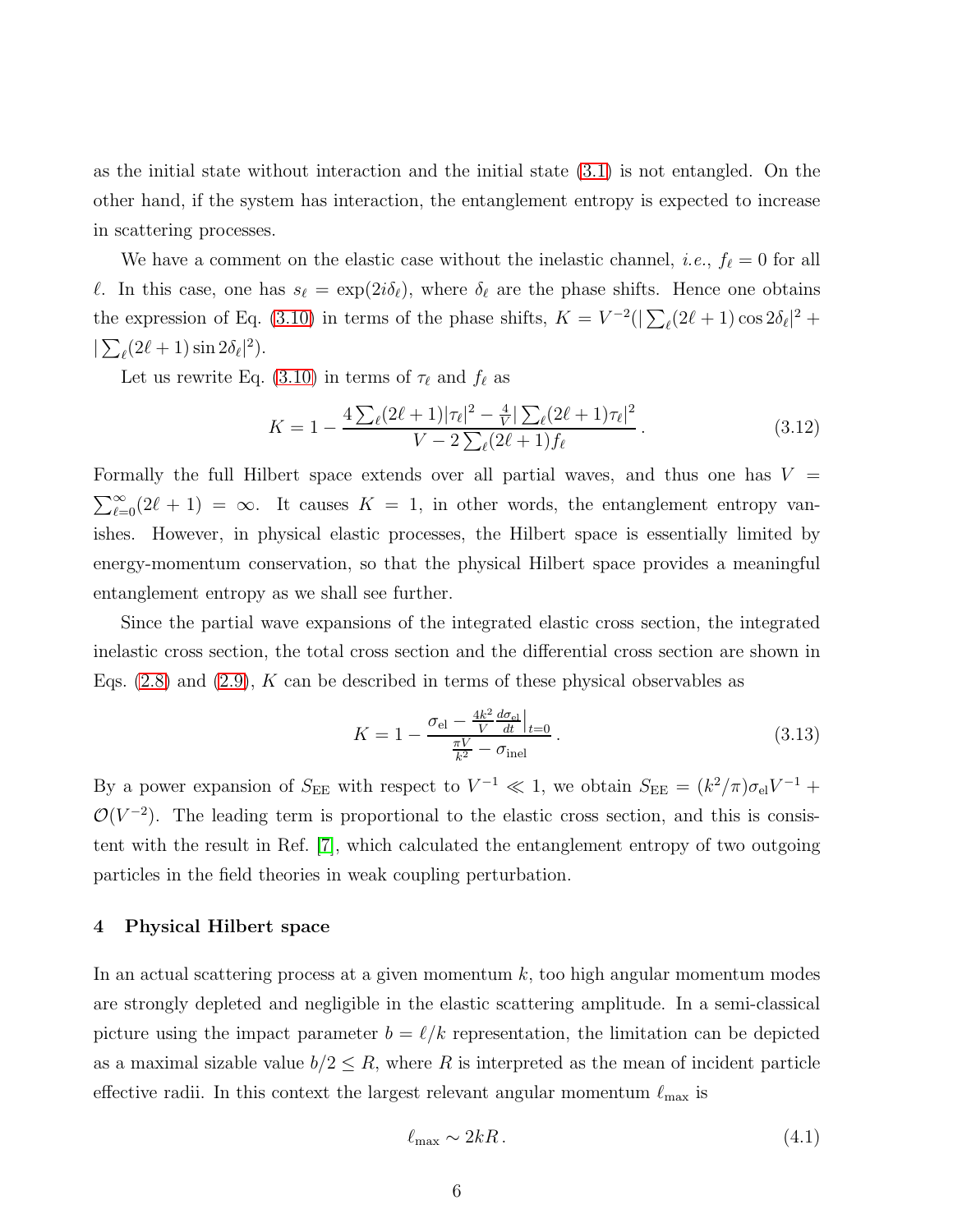In practice, we shall consider [\(4.1\)](#page-6-0) as the maximal value of the angular momentum beyond which the summation over partial wave amplitudes  $\tau_{\ell}$  can be neglected. We thus approximate by truncation the sum over  $\ell$  of the Hilbert space states. Note that reasonable values of R may be obtained from experimental determination of the impact-parameter profile of the scattering amplitude, which can be inferred [\[11\]](#page-10-2) from the elastic differential cross-section  $d\sigma_{\rm el}/dt$ .

At high energy, *i.e.*, large momentum k with maximal impact parameter  $2R$ ,  $\ell_{\text{max}}$  is large. Although the key point in the derivation of Eqs. [\(3.9\)](#page-5-3) and [\(3.10\)](#page-5-4) is that  $\mathcal{P}(\zeta)$  is identified with the delta function coming from  $\sum_{\ell=0}^{\infty} (2\ell+1) P_{\ell}(\zeta)$ , it keeps approximately valid for large  $\ell_{\text{max}}$ . Therefore under this approximation one can conclude the entropy is  $S_{\text{RE}} = S_{\text{EE}} = -\ln K$  in replacing  $\sum_{\ell=0}^{\infty}$  with  $\sum_{\ell=0}^{\ell_{\text{max}}}$ . The Hilbert space volume becomes  $V = \sum_{\ell=0}^{\ell_{\text{max}}} (2\ell+1) = (1+\ell_{\text{max}})^2 \sim \ell_{\text{max}}^2 \gg 1$ . Then Eq. [\(3.13\)](#page-6-1) remains a good approximation with the parameter  $V/k^2 \sim 4R^2$ . Finally K is obtained as

<span id="page-7-0"></span>
$$
K \sim 1 - \frac{\sigma_{\rm el} - \frac{1}{R^2} \frac{d\sigma_{\rm el}}{dt} \Big|_{t=0}}{4\pi R^2 - \sigma_{\rm inel}},
$$
\n(4.2)

so that one gets a finite value for the Rényi and entanglement entropy. In this expression the explicit V dependence disappears. Note that  $4\pi R^2$  can be considered as the classical "geometric" cross section of the scattering. Formula [\(4.2\)](#page-7-0) implies that, if we measure the cross sections and get an evaluation of the impact parameter profile in a collider experiment, one can give a reliable approximate estimate of the entanglement entropy of the final elastic state of the two outgoing particles.

It is instructive to examine the limiting values of  $(4.2)$  in  $0 \leq K \leq 1$ . The value  $K = 1$ , corresponding to zero entanglement entropy, can be met when  $R<sup>2</sup>$  reaches its minimal value  $(d\sigma_{el}/dt)|_{t=0}/\sigma_{el}$ , which is nothing else than the average size of the elastic diffraction peak. The limit  $K \to 0$  (*i.e.*,  $S_{\text{EE}} \to \infty$ ) may be reached only at a zero of the expression  $4\pi R^2 - \sigma_{\text{tot}} + (d\sigma_{\text{el}}/dt)|_{t=0}/R^2$ , whose only solution is  $\text{Re } A(s, 0) = 0$  and  $\sigma_{\text{tot}} = 8\pi R^2$ , that is twice the geometric cross section. An exception is when both numerator and denominator in [\(4.2\)](#page-7-0) tend simultaneously to zero, namely  $\sigma_{\rm el} = \sigma_{\rm inel} = \sigma_{\rm tot}/2 = 4\pi (d\sigma_{\rm el}/dt)|_{t=0}/\sigma_{\rm el} = 4\pi R^2$ . Interestingly enough it corresponds to the so-called "black disk" limit, which happens to be phenomenologically relevant for the high energy asymptotics [\[12\]](#page-10-3).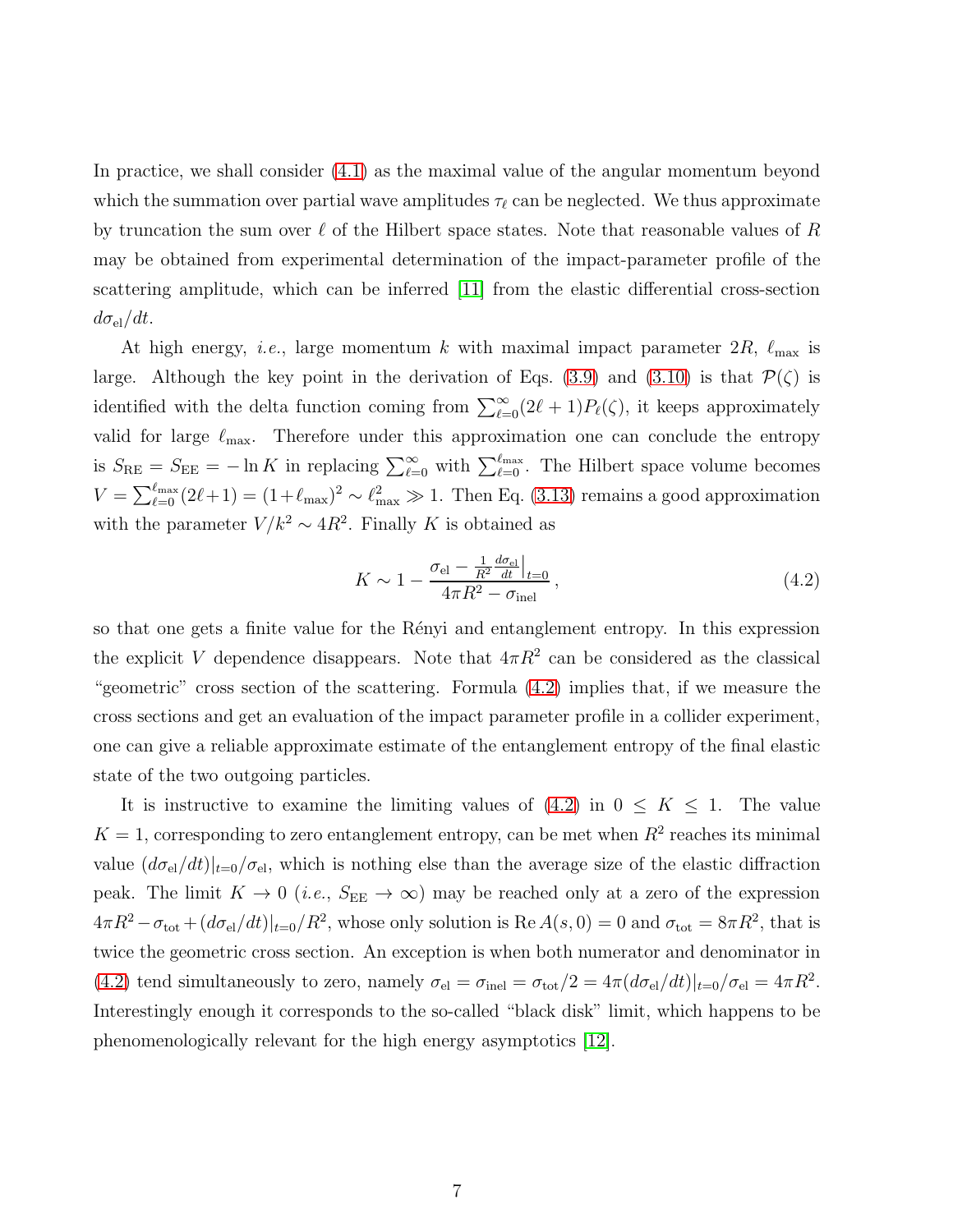#### 5 Conclusion and comments

We have studied the entanglement entropy between two outgoing particles, A and B, in an elastic scattering at high energy, where many inelastic channels are also opened. In the derivation of the entanglement entropy, we used the unitarity condition on the S-matrix [\(2.6\)](#page-3-1). As a result, we obtained the formula for the entanglement entropy [\(3.11\)](#page-5-5),  $S_{\text{EE}} = -\ln K$ , with Eq. [\(3.10\)](#page-5-4).

The Rényi entropy is same as the entanglement entropy, i.e.,  $S_{\text{RE}} = -\ln K$ . This implies that the outgoing particles are maximally entangled. This is caused by the fact that the reduced density matrix [\(3.4\)](#page-4-0) is diagonal due to the momentum conservation of two scattering particles in the center-of-mass frame.

Eq. [\(3.11\)](#page-5-5) is reminiscent of Boltzmann's entropy formula with the Boltzmann constant  $k_B = 1$ . In this sense, one can regards  $1/K$  as a kind of micro-canonical ensemble of final states. Indeed it can be recast in the following form derived from [\(3.6\)](#page-5-2):

<span id="page-8-0"></span>
$$
S_{\rm EE} = \ln \frac{V}{2} - \int_{-1}^{1} d\zeta \ \mathcal{P}(\zeta) \ln \mathcal{P}(\zeta) \,, \tag{5.1}
$$

due to  $\mathcal{P}(\zeta) = \frac{V}{2}G(\zeta)$ .  $\mathcal{P}(\zeta)$  is positive and of norm one in both cases of the full and physical Hilbert spaces, because  $\int_{-1}^{1} d\zeta \mathcal{P}(\zeta) = 1$  thanks to the orthogonality of Legendre polynomials. Hence one can identify  $\mathcal{P}(\zeta)$  with a well-defined probability measure over the interval  $\zeta \in [-1, +1]$ . We also see that  $\mathcal{P}(\zeta)$  originates from the probability  $|\langle \langle \vec{p} | s | \vec{k} \rangle \rangle|^2$  in Eq.  $(3.4)$ . Since V can be interpreted as the total number of final two-body quantum states  $(2\ell+1$  at level  $\ell$ ), the second term in Eq. [\(5.1\)](#page-8-0) can be understood of the correction to the total entropy due to entanglement.

The result for K is described as Eqs.  $(3.12)$  and  $(3.13)$ . The subspace volume of elastic states is small in size with respect to the volume of the overall Hilbert space,  $K$  is almost equal to one. In other words, the entanglement entropy is negligibly small.

For scattering at high energy, conveniently called "soft scattering", we can employ the physical truncation of the Hilbert space given by Eq. [\(4.1\)](#page-6-0). We take the limit of large momentum k with a fixed maximal impact parameter  $2R$ . Then K becomes Eq. [\(4.2\)](#page-7-0). This implies that the entanglement entropy is described in terms of the cross sections and the maximal impact parameter. Since it is possible to measure these parameters in experiments,  $e.g.,$  a proton-proton scattering in a collider, the entanglement entropy can be evaluated using [\(4.2\)](#page-7-0). It would be interesting, in order to confirm the validity of our formula, to confront this result obtained within the S-matrix framework of strong interactions, to a microscopic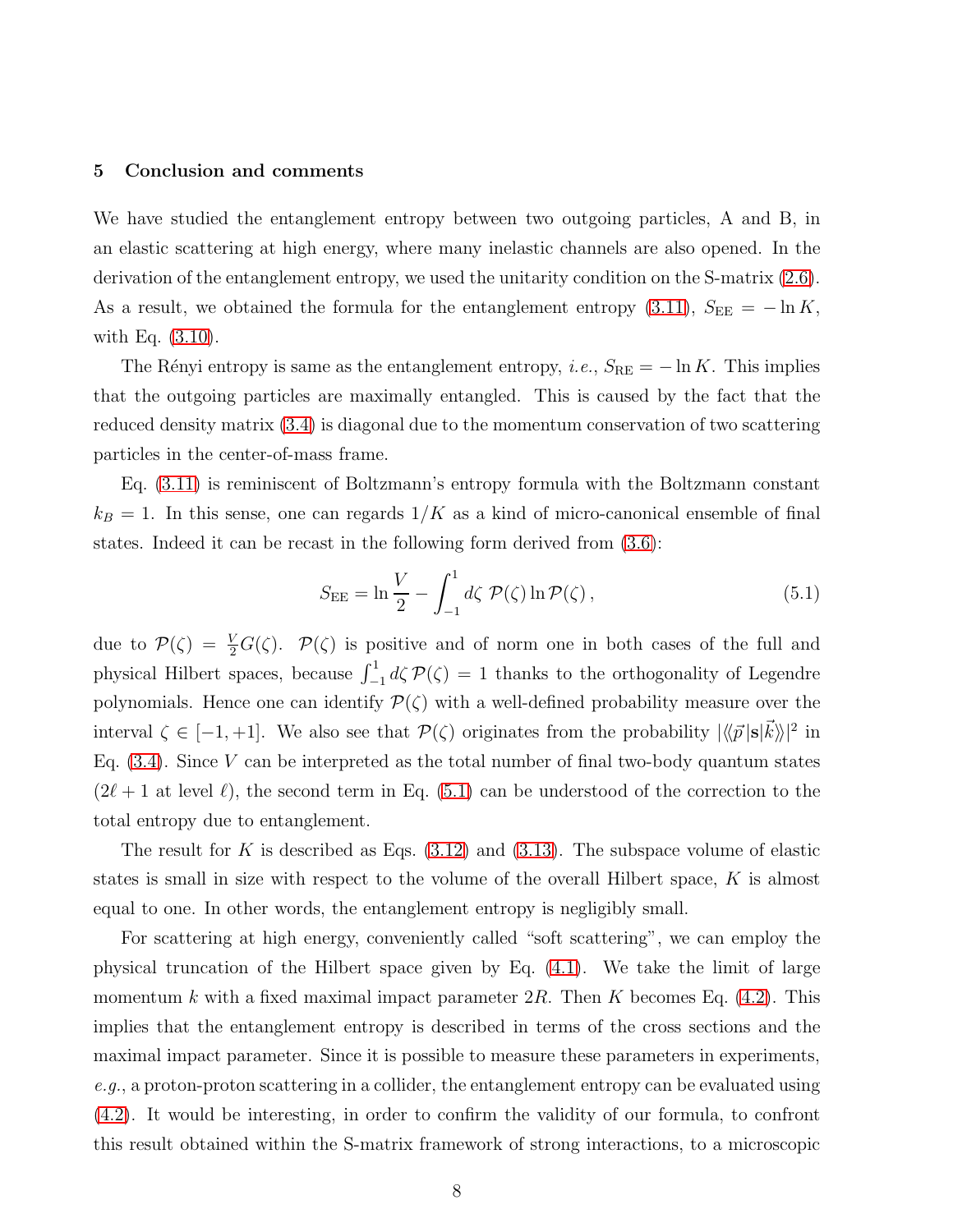derivation of the entanglement entropy in a gauge field theory at strong coupling using, e.g., the AdS/CFT correspondence. It would require the holographic study of a QCD-like theory.

### Acknowledgments

SS was supported in part by the National Research Foundation of Korea grant No. NRF-2013R1A1A2059434 and No. NRF-2013R1A2A2A05004846. SS is grateful to Institut des Hautes Études Scientifiques (IHÉS) for their hospitality.

## <span id="page-9-0"></span>References

- <span id="page-9-1"></span>[1] P. Calabrese and J. L. Cardy, "Entanglement Entropy and Quantum Field Theory," J. Stat. Mech. 0406 (2004) P06002 [\[hep-th/0405152\]](http://arxiv.org/abs/hep-th/0405152).
- [2] S. Ryu and T. Takayanagi, "Holographic Derivation of Entanglement Entropy from AdS/CFT," Phys. Rev. Lett. 96 (2006) 181602 [\[hep-th/0603001\]](http://arxiv.org/abs/hep-th/0603001); S. Ryu and T. Takayanagi, "Aspects of Holographic Entanglement Entropy," JHEP 0608 (2006) 045 [\[hep-th/0605073\]](http://arxiv.org/abs/hep-th/0605073).
- <span id="page-9-3"></span><span id="page-9-2"></span>[3] J. Maldacena and L. Susskind, "Cool Horizons for Entangled Black Holes," Fortsch. Phys. 61 (2013) 781 [\[arXiv:1306.0533](http://arxiv.org/abs/1306.0533) [hep-th]].
- <span id="page-9-4"></span>[4] K. Jensen and A. Karch, "Holographic Dual of an Einstein-Podolsky-Rosen Pair has a Wormhole," Phys. Rev. Lett. 111 (2013) 21, 211602 [\[arXiv:1307.1132](http://arxiv.org/abs/1307.1132) [hep-th]].
- <span id="page-9-5"></span>[5] S. Seki and S.-J. Sin, "EPR = ER and Scattering Amplitude as Entanglement Entropy Change," Phys. Lett. B 735 (2014) 272 [\[arXiv:1404.0794](http://arxiv.org/abs/1404.0794) [hep-th]].
- [6] V. Balasubramanian, M. B. McDermott and M. Van Raamsdonk, "Momentum-space Entanglement and Renormalization in Quantum Field Theory," Phys. Rev. D 86 (2012) 045014 [\[arXiv:1108.3568](http://arxiv.org/abs/1108.3568) [hep-th]].
- <span id="page-9-7"></span><span id="page-9-6"></span>[7] S. Seki, I.-Y. Park and S.-J. Sin, "Variation of Entanglement Entropy in Scattering Process," Phys. Lett. B 743 (2015) 147 [\[arXiv:1412.7894](http://arxiv.org/abs/1412.7894) [hep-th]].
- [8] L. Lello, D. Boyanovsky and R. Holman, "Entanglement Entropy in Particle Decay," JHEP 1311 (2013) 116 [\[arXiv:1304.6110](http://arxiv.org/abs/1304.6110) [hep-th]].